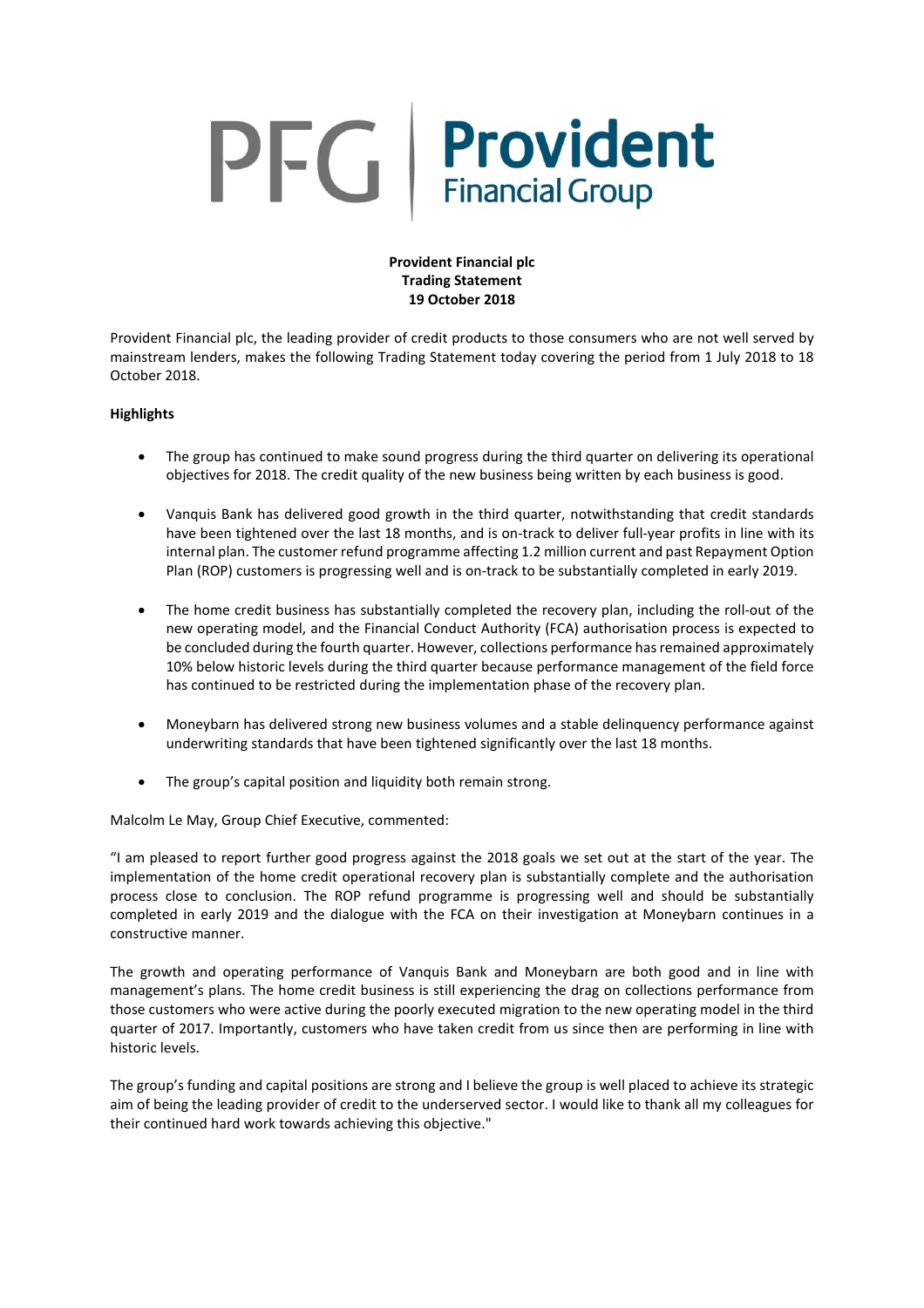## **Vanquis Bank**

Vanquis Bank has delivered a good performance in the third quarter of the year.

New customer bookings of 103,000 in the third quarter were broadly in line with last year, notwithstanding the tightening of underwriting over the last 18 months and the cessation of the Argos contract in early 2018. This reflects a number of factors including a major scorecard upgrade, the utilisation of richer data, an effective refresh of direct mail packs and a new TV advertising campaign from May. Customer numbers ended the third quarter at 1,795,000, 6.3% higher than last year.

Core delinquency and arrears metrics have been stable through the third quarter. There has been a modest increase in the use of payment arrangements, partly relating to enhanced forbearance procedures which is consistent with the credit card industry as a whole. As expected, the annualised risk-adjusted margin has shown a modest reduction during the third quarter and is tracking in line with internal plan and the guidance for the full year.

There are now 850,000 registered users to Vanquis Bank's new mobile app launched last year and the groupwide Provident Knowledge Universe (PKU) customer database is in the process of being rolled out. Both of these initiatives are enhancing customer outcomes across all stages of the customer journey. The level of spend on developing digital initiatives through the third quarter was consistent with last year. Together with cost efficiencies, this has allowed Vanquis Bank to continue to deliver operational leverage.

In response to the definition of persistent debt arising from the FCA's credit card market study, the business has increased its minimum payments and isrolling out the use of recommended payments and other communication strategies across its customer base to mitigate the risks that customers lose access to the benefits of owning a Vanquis Bank credit card. In addition, the business continues to be in active dialogue with the FCA regarding the full implementation of the necessary measures to meet the affordability principles arising from their review of creditworthiness in consumer credit which takes effect from 1 November 2018.

The Vanquis Bank refund programme to some 1.2 million current and past ROP customers is progressing well and is on-track to be substantially completed in early 2019. Following completion of a pilot into a small segment of customers in June, the refund programme is now in full roll-out and approximately 300,000 customers have so far been refunded. A significant step-up in the volume of refunds being processed is planned through the final quarter of the year and there has been no material change in the level of ROP related complaints following the announcement of the settlement on 27 February 2018.

The focus of the Vanquis Bank loans proposition remains on providing unsecured loans to existing credit card customers. Volumes and credit quality remain in line with management expectations.

## **Consumer Credit Division (CCD)**

## Home credit

The home credit recovery plan is substantially complete and the new operating model, which provides improved oversight and control over field activity and customer outcomes, has been successfully rolled out. The FCA authorisation process is expected to be concluded during the fourth quarter.

The business has continued to prioritise collections during the third quarter. The new field structure with better defined roles and responsibilities, improved spans of control, greater support for Customer Experience Managers (CEMs) in dealing with arrears and better structured training was successfully piloted through the early summer with a number of branches being visited by the FCA in July. Accordingly, the new structure has now been rolledout across the field organisation. The investment in central support for collections and arrears management to assist the field organisation is also well underway.

As previously indicated, performance management of the field force has continued to be restricted during the implementation phase of the recovery plan. This has meant a focus solely on managing activity and customer outcomes with no use of performance related pay or financial objectives. As a result, collections performance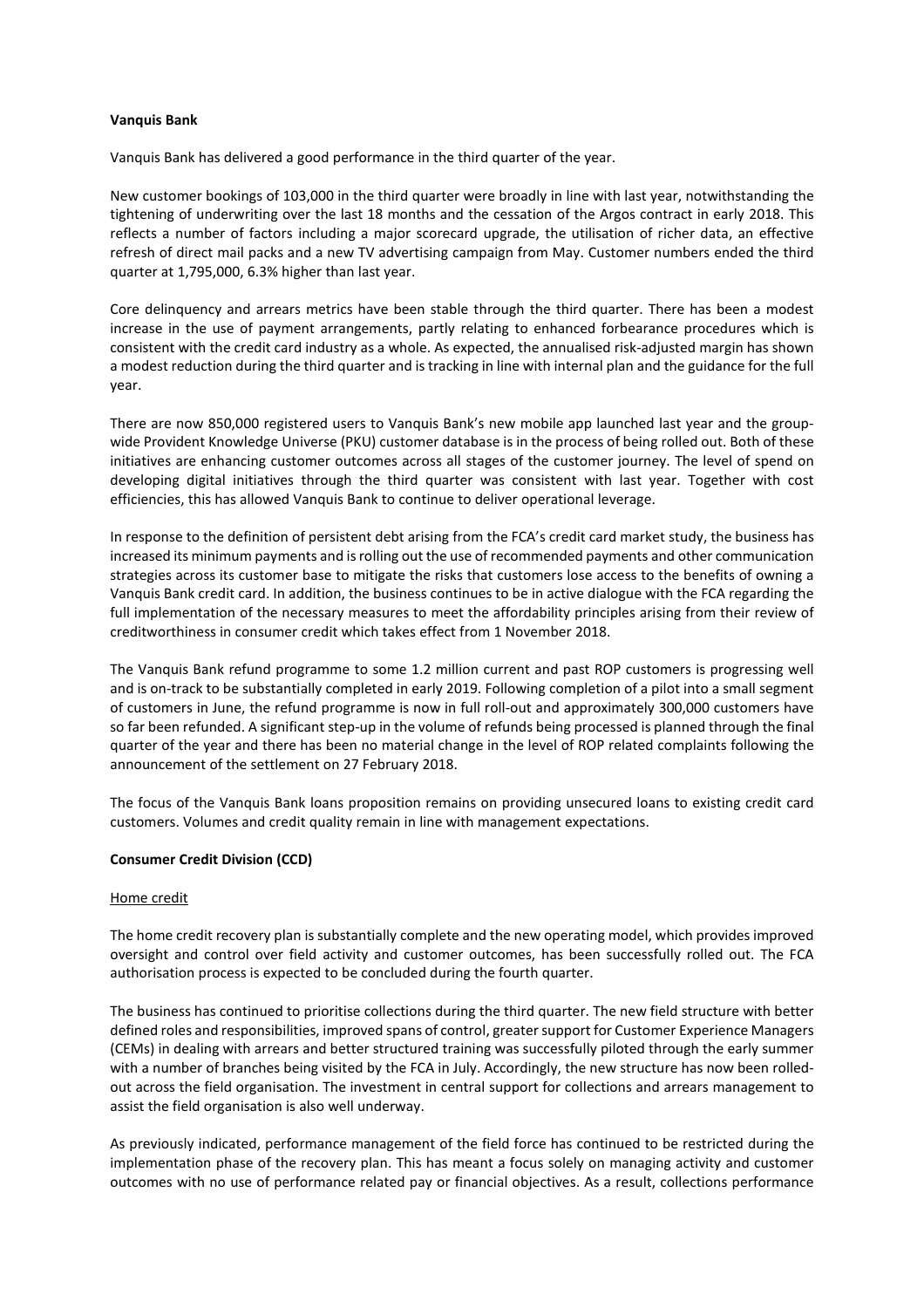during the third quarter remained around 10% lower than historical performance which was consistent with the second quarter of the year. The main characteristic of the shortfall continues to be lower than expected collections from customers who were active during the migration to the new operating model, particularly due to a higher number of customers making payments lower than their contracted rate. The CEM's collecting from these customers did not typically originate the loan and therefore the customer relationship is not as strong. Importantly, however, the collections performance of credit originated since the fourth quarter of 2017 has consistently remained in line with historic levels where the ownership of the customer relationship is much stronger.

Once the authorisation process is concluded, the business intends to progress discussions with the FCA regarding the implementation of enhanced performance management based on a balanced scorecard and some element of variable performance related pay. The implementation of enhanced performance management will be important in driving collections performance towards historical levels.

Active home credit customer numbers ended the third quarter at 449,000, down from 464,000 at June 2018, reflecting the continued focus on collections performance rather than new customer recruitment.

Action continues to be taken to align the cost base with the reduced size of the business. Whilst the business has invested in field management to improve oversight and control, the number of CEM's has reduced from around 2,400 at the end of June to around 2,300 at the end of September. Notwithstanding this reduction, the capacity of the field organisation still remains capable of supporting a greater number of customers than is currently being served. In addition, the central cost base and resources within central support functions continues to be carefully managed.

Provident remains the clear market leader in the home credit market with a strong franchise. The focus for the remainder of 2018 remains on securing full regulatory authorisation and improving collections performance.

## Satsuma

Satsuma has continued to experience a good flow of volumes as a result of the investment made last year in developing product distribution, the digital platform and further lending capability. New business and further lending volumes have shown a year-on-year increase of approximately 43% and customer numbers ended the third quarter at 108,000, up by over 50% on September 2017 and up from 99,000 at June 2018. Delinquency performance is in line with internal plans and underwriting continues to be refined.

## **Moneybarn**

Moneybarn continues to deliver strong growth. Third quarter new business volumes showed year-on-year growth of 16% and customer numbers at the end of September stood at 59,000, up 22% on September 2017, despite tighter underwriting standards.

As reported in July, default rates and arrears levels in Moneybarn have stabilised following the initial tightening of underwriting in the second quarter of 2017 on higher risk categories of business and the removal of a tier of lower value business in the second quarter of 2018. The credit quality of new business being written is materially better than 18 months ago. As a result, the annualised risk-adjusted margin has shown a further modest improvement from June 2018.

Moneybarn continuesto work with the FCA in respect of the ongoing investigation into affordability, forbearance and termination options.

## **Funding and capital**

The group's funding and capital positions are strong following completion of the rights issue in April 2018 and the re-financing of the £250m senior bonds in June 2018.

The group's CET 1 ratio on an accrued profits basis at 30 September 2018 was 30.4% compared with the group's revised minimum capital requirement of 25.5%, which includes fully loaded CRD IV capital buffers effective from